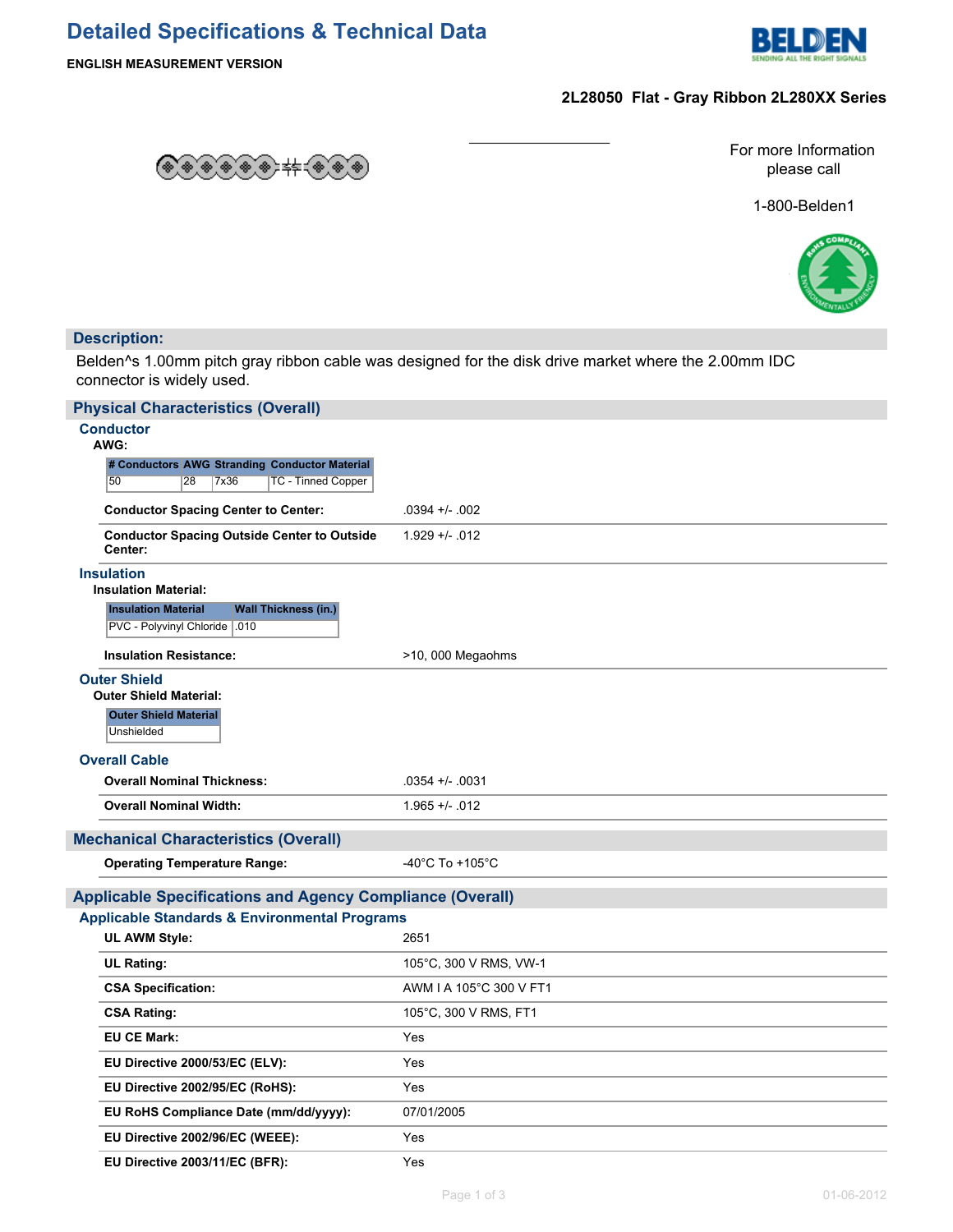# **Detailed Specifications & Technical Data**



### **ENGLISH MEASUREMENT VERSION**

## **2L28050 Flat - Gray Ribbon 2L280XX Series**

| CA Prop 65 (CJ for Wire & Cable): | Yes             |  |
|-----------------------------------|-----------------|--|
| MII Order #39 (China RoHS):       | Yes             |  |
| <b>Flame Test</b>                 |                 |  |
| <b>UL Flame Test:</b>             | $WW-1$          |  |
| <b>CSA Flame Test:</b>            | FT <sub>1</sub> |  |
| <b>Plenum/Non-Plenum</b>          |                 |  |
| Plenum (Y/N):                     | No.             |  |
|                                   |                 |  |

## **Surface Printing (Overall)**

#### **Electrical Characteristics (Overall)**

#### **Nom. Characteristic Impedance:**

|       | Description Impedance (Ohm) |  |
|-------|-----------------------------|--|
| (GS)  | 130                         |  |
| (GSG) | 90                          |  |

#### **Nom. Inductance:**

| <b>Description</b>  | Inductance (µH/ft) |  |  |
|---------------------|--------------------|--|--|
| @ 1 MHz (GS)        | $\vert .24 \vert$  |  |  |
| @ 1 MHz (GSG)   .16 |                    |  |  |

#### **Nom. Capacitance Conductor to Conductor:**

| <b>Description</b>   | Capacitance (pF/ft) |
|----------------------|---------------------|
| @ 1 kHz (GSG)        | 20                  |
| @ 1 MHz (GS)         | 9.5                 |
| @ 1 MHz (GSG)   16.5 |                     |

#### **Nominal Velocity of Propagation:**



#### **Nominal Delay:**

**Delay (ns/ft)** 1.47 NS/FT. (GSG)

#### **Nom. Conductor DC Resistance:**

#### **DCR @ 20°C (Ohm/1000 ft)**

68.2 OHMS/1000 FT. MAX.

#### **Nom. Attenuation:**

|     | Freq. (MHz) Attenuation (dB/100 ft.) |
|-----|--------------------------------------|
| 10  | 3.3                                  |
| 20  | 5.1                                  |
| 30  | 7                                    |
| 40  | 8.3                                  |
| 50  | 9.8                                  |
| 60  | 11.6                                 |
| 70  | 13.1                                 |
| 80  | 142                                  |
| 90  | 16.4                                 |
| 100 | 17.6                                 |

#### **Max. Operating Voltage - Non-UL:**

**Voltage** 300 V RMS

#### **Max. Recommended Current:**

| Current                         |
|---------------------------------|
| 1 Amp per conductor $@$ 20 $°C$ |

**Dielectric Withstand Voltage:** 2, 000 V RMS

**Typical Unbalanced Crosstalk:**